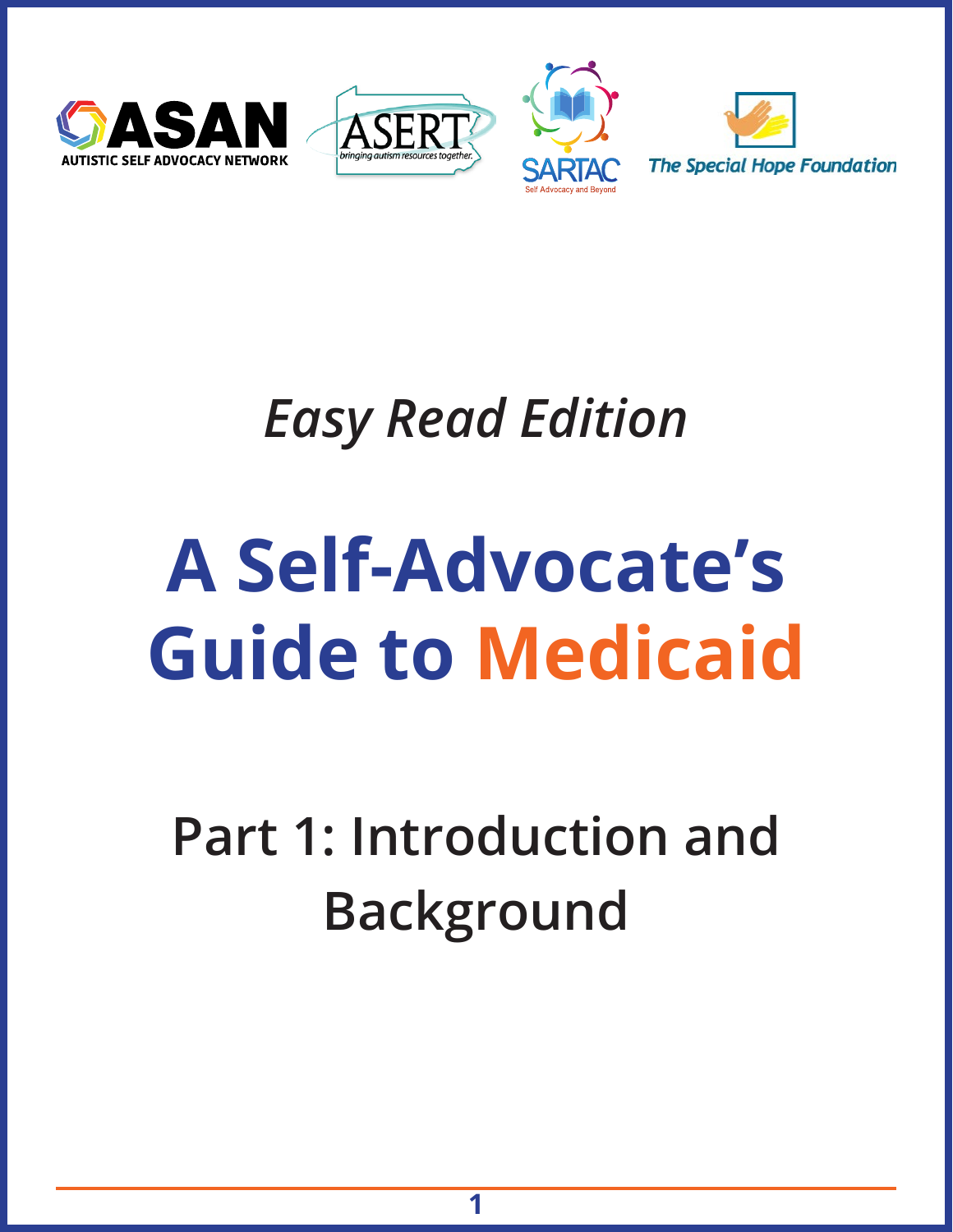# **1. Medicaid Introduction and Background**

# **What is Medicaid?**



**Medicaid** is a health care program in the United States.



Every state has its own Medicaid program. The U.S. government makes rules about Medicaid that the states have to follow.



Medicaid helps people pay for their health care. People can use Medicaid to pay for doctor's visits, medicine, disability services, and more.



Right now, about 1 in every 5 people get their health care through Medicaid.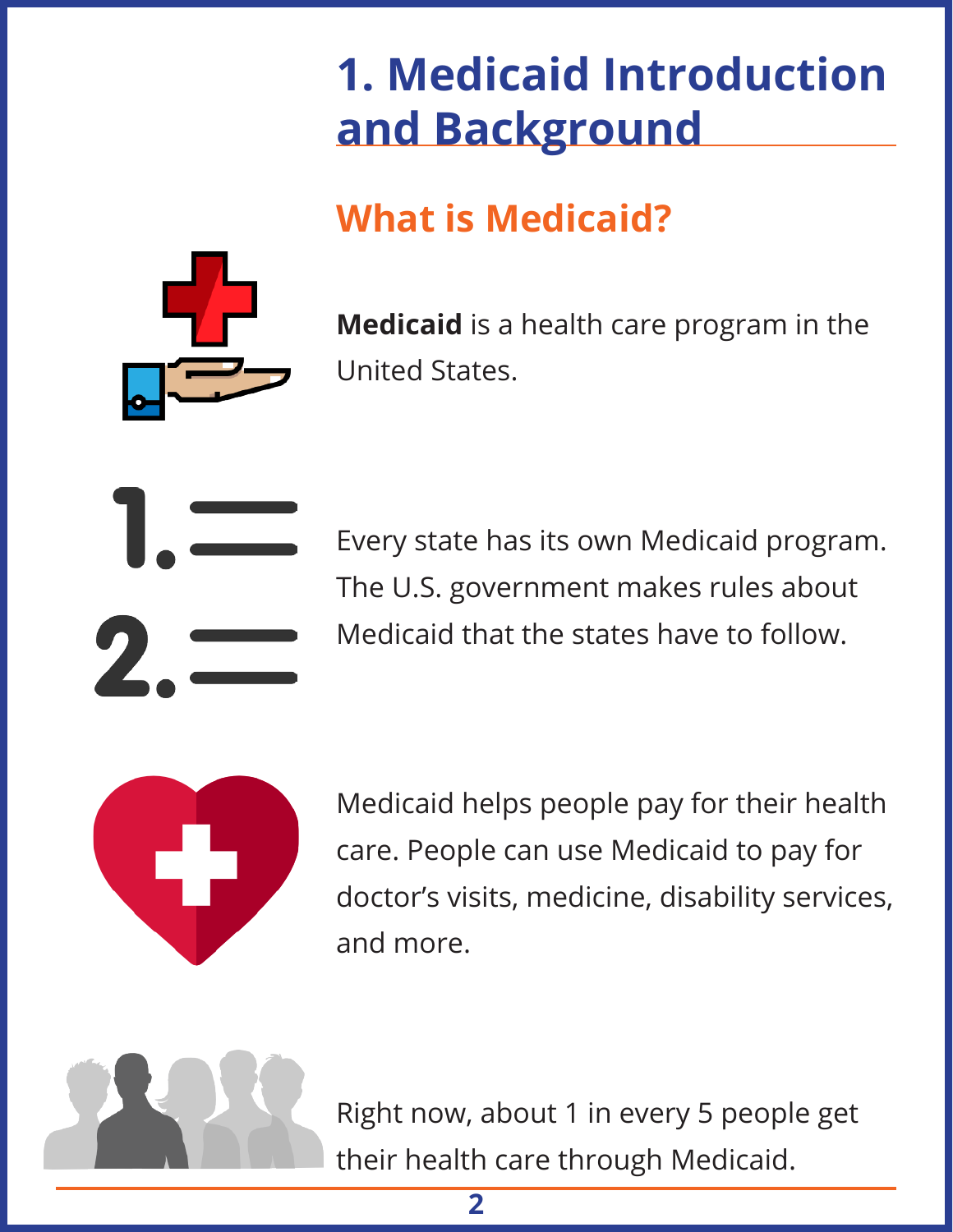#### **Important Phrases**

There are some phrases that you will see many times in this toolkit. Here is a list of these phrases and what they mean.



**Federal government:** The federal government is in charge of the entire country. Sometimes we will call it "the U.S. Government."



**Medicaid coverage:** Medicaid Coverage means what services Medicaid pays for. If Medicaid "covers" a service, that means that Medicaid will pay for that service.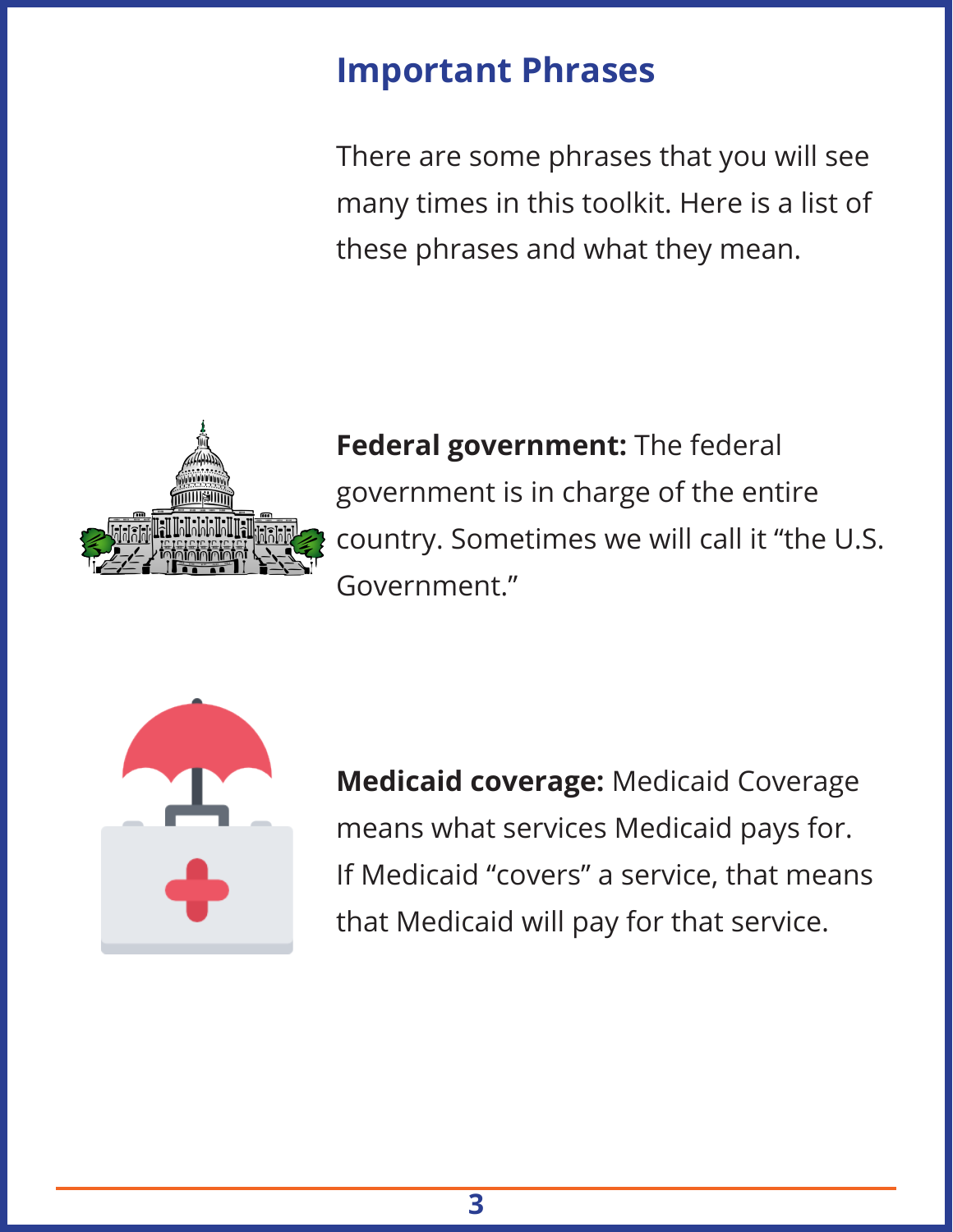

**Health insurance:** Health insurance is a program that lets people pay a certain amount of money each month to an insurance company. Then, the insurance company will help them pay for health care that costs a lot of money.



For example, insurance can help you pay for going to the hospital and getting medicine.



Having health insurance means you don't pay the full cost of your health care. In Medicaid, the government helps pay for health care services.

#### **Glossary**

You will see other words and phrases in **bold**. If a phrase is in bold, you can look up what it means in the Glossary. Every section has its own glossary at the end, and we have a separate glossary section.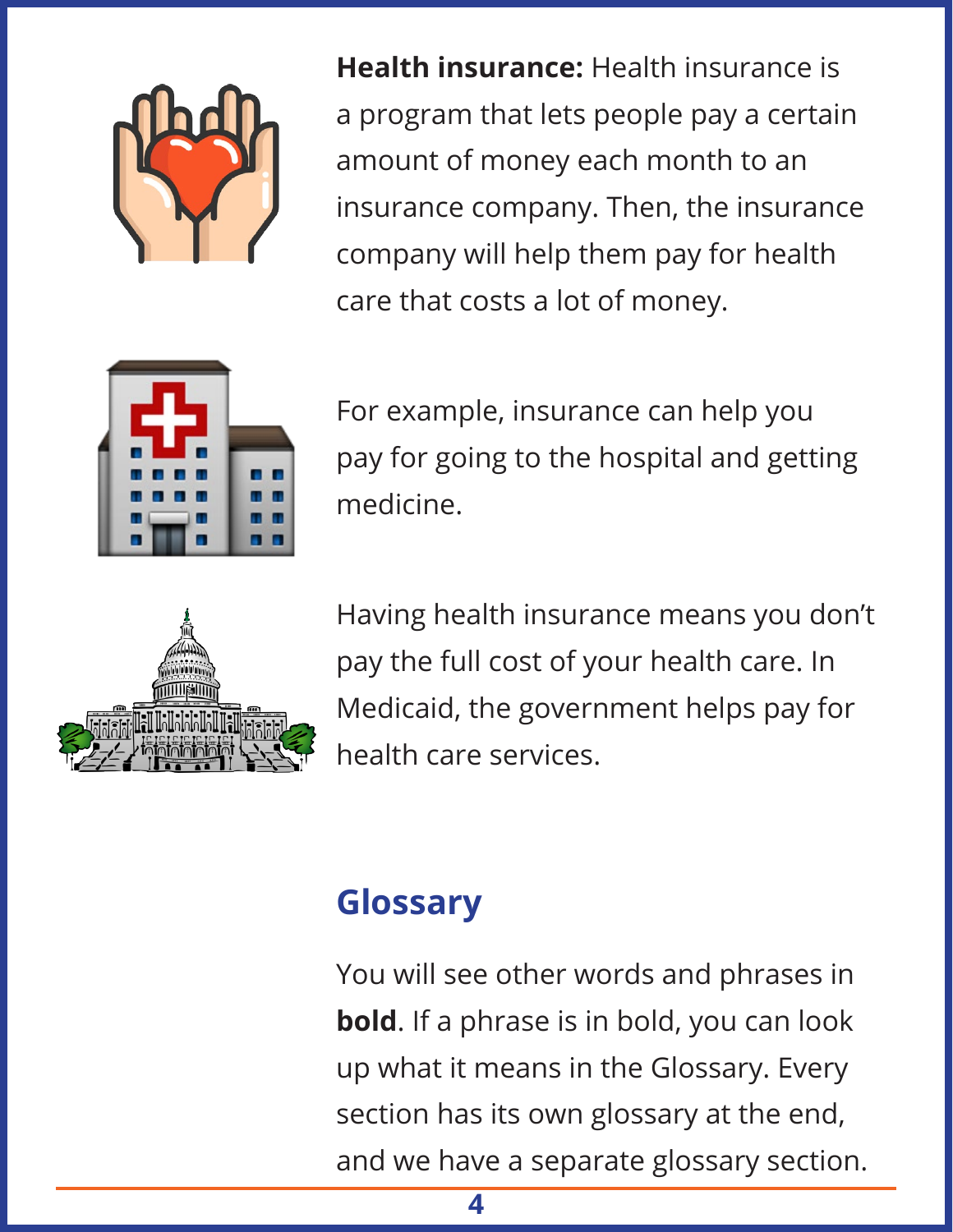

# **Who can use Medicaid?**

Not everyone can get health care through Medicaid. Here are the groups of people that can use Medicaid:

1. People with disabilities

2. People who don't make a lot of money (in some states)

3. Kids

4. Pregnant people

5. Some older adults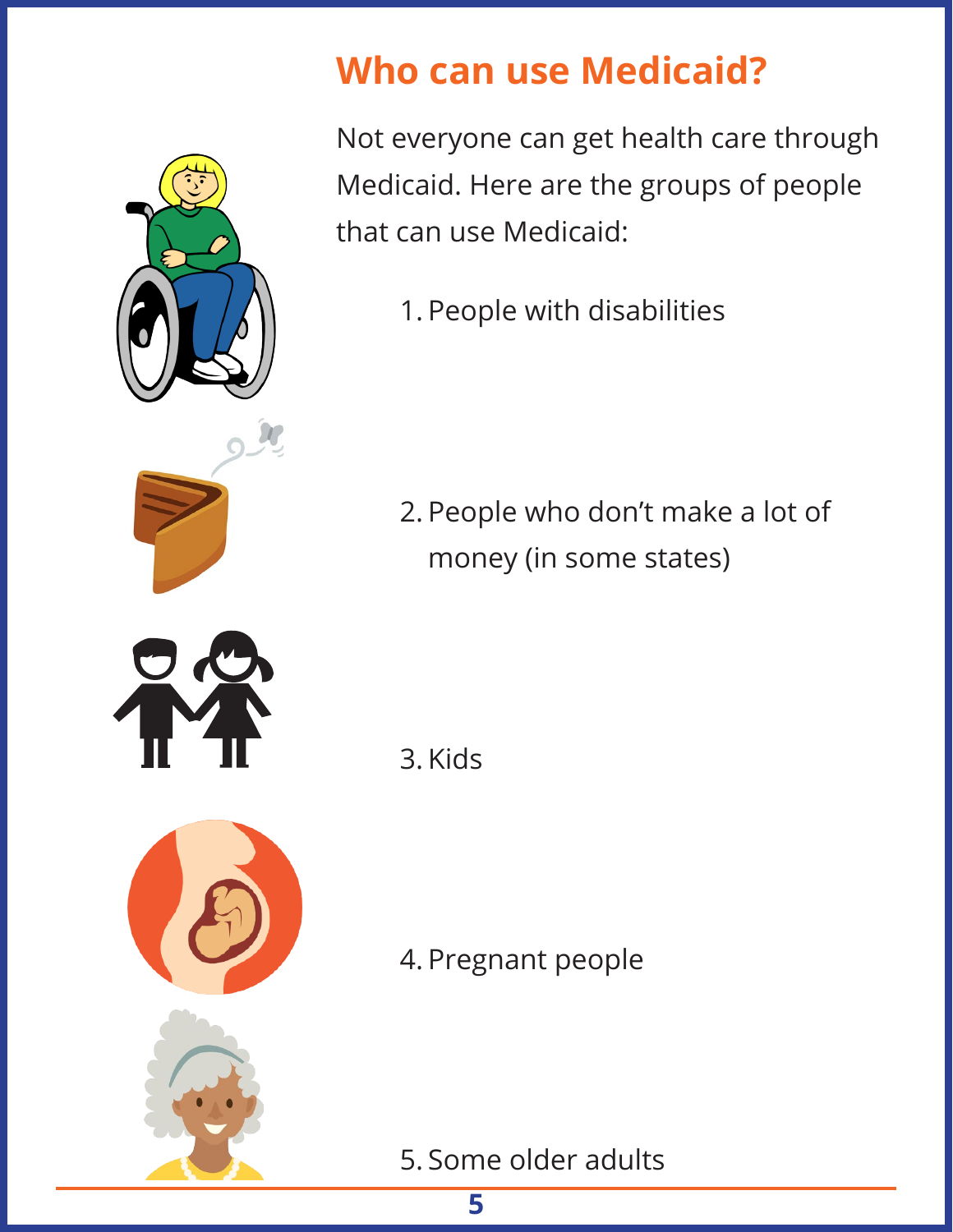# **What does Medicaid do?**



Medicaid is an important part of the U.S. health system. Here are some facts about Medicaid:



1. Medicaid pays for about half of the births in the U.S.



2. Almost half of all kids in the U.S. get health care through Medicaid.



3. Medicaid pays for more than 25% of mental health services in the U.S.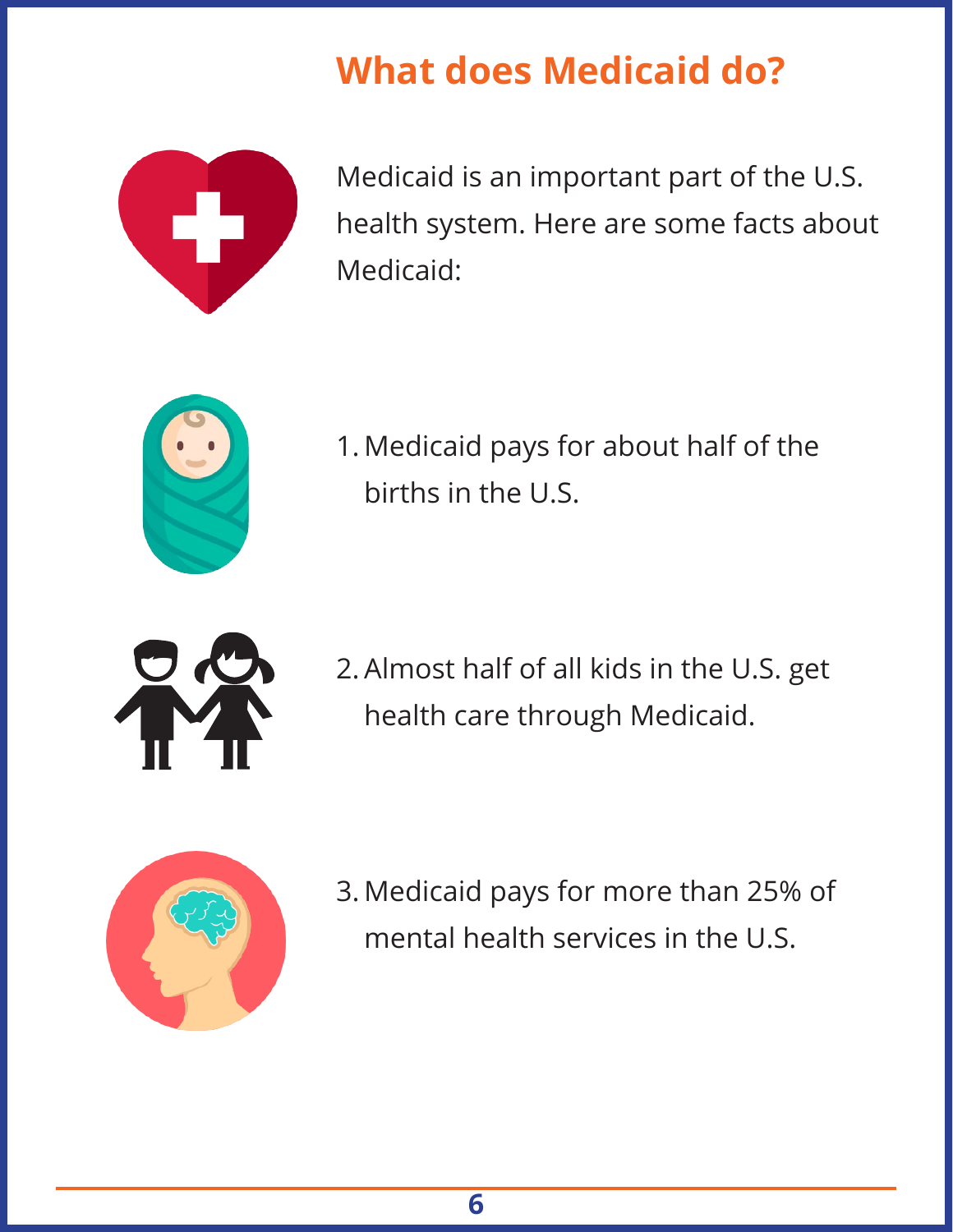

4. At least 10 million kids and adults in the U.S. get Medicaid because of their disability. This includes people with:

- physical disabilities
- intellectual disabilities
- developmental disabilities, including autism
- serious mental health disabilities
- HIV/AIDs
- and other disabilities.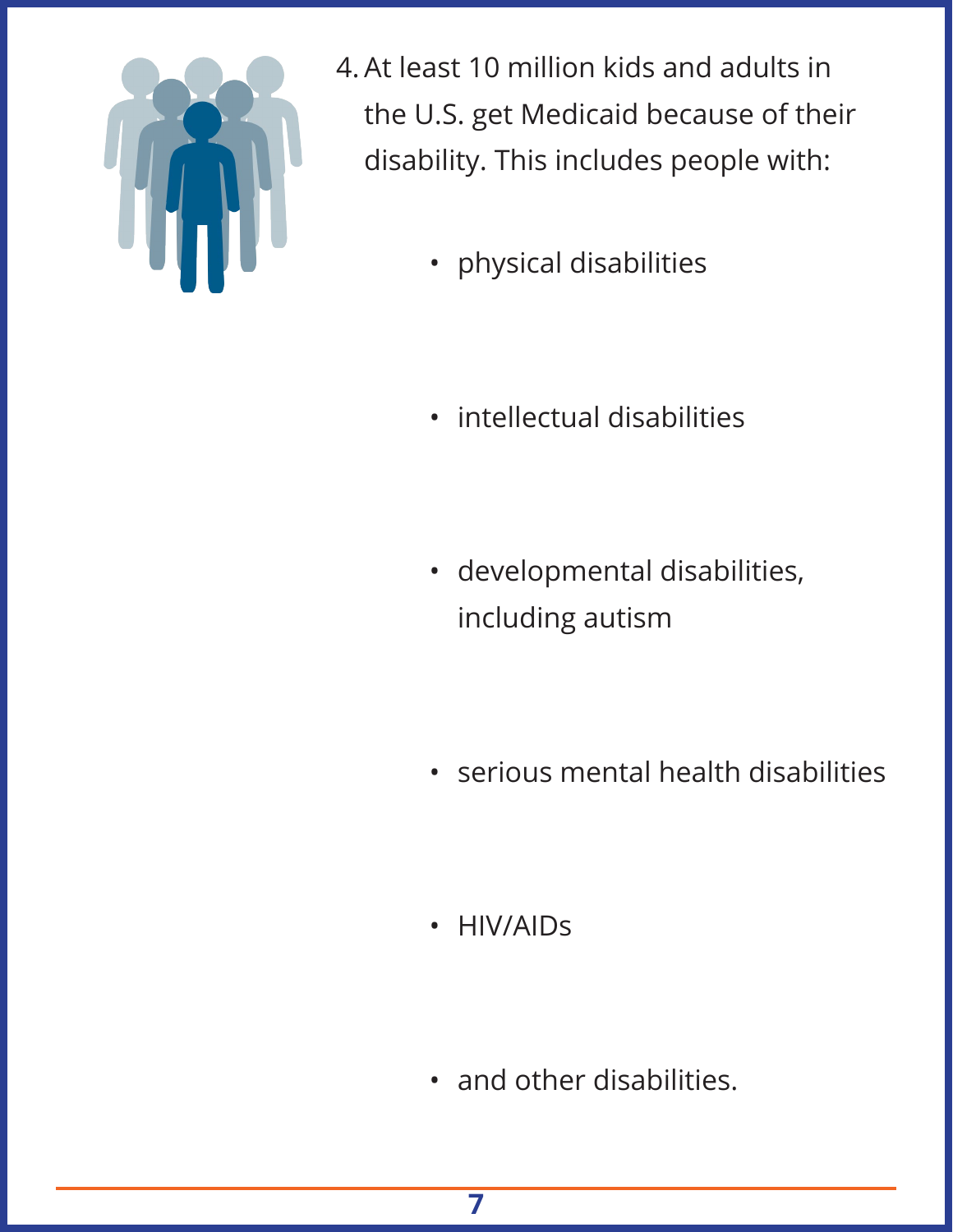# **How is Medicaid Run?**



Medicaid is run as a partnership between the federal government and state governments.



The federal government is in charge of the entire country.



The federal government sets some basic rules about how Medicaid should run.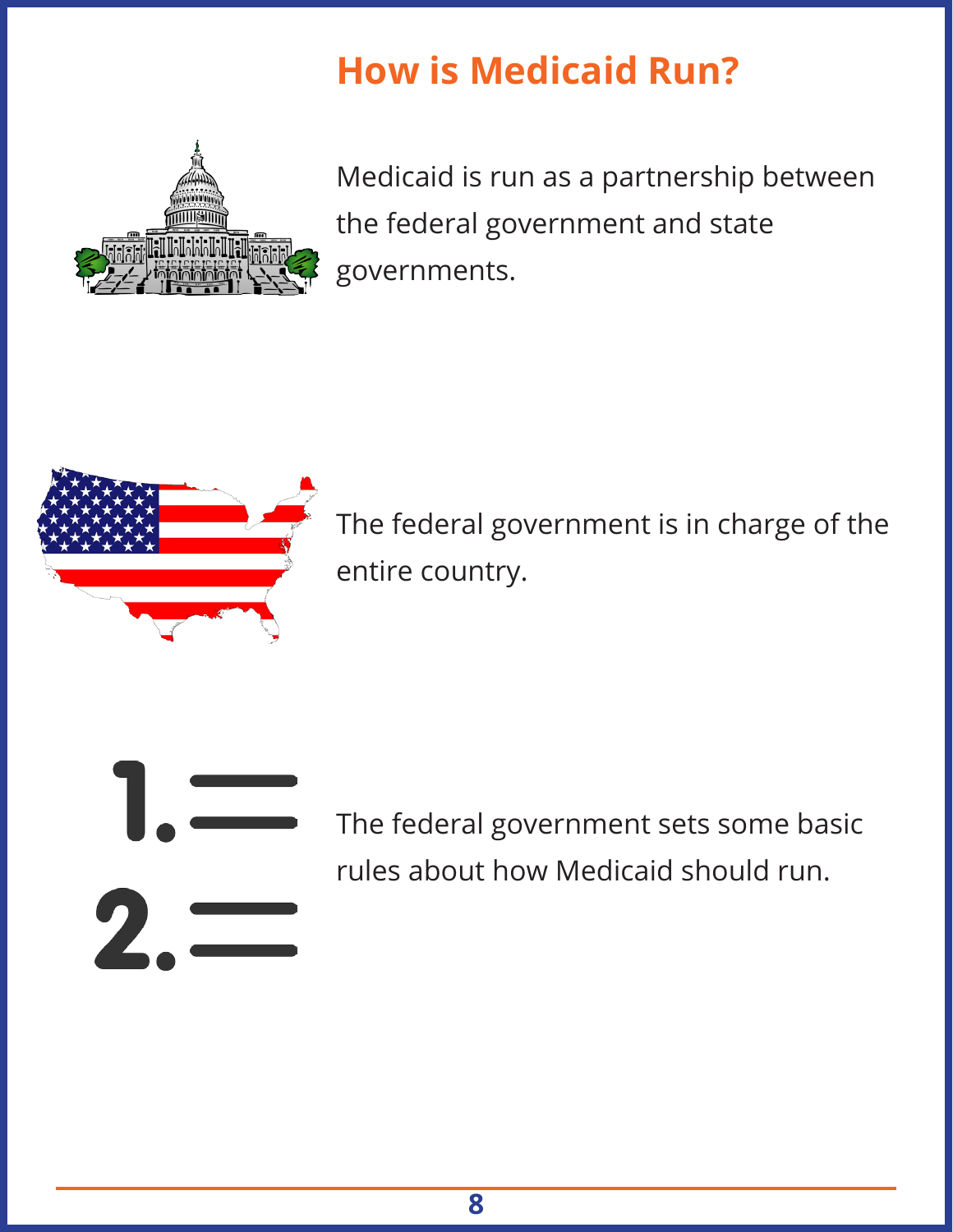#### **Rule #1**



States have to give Medicaid to certain groups of people. For example, states have to give Medicaid to kids from families without a lot of money. States also have to give Medicaid to people with disabilities who don't have a lot of money.

# **Rule #2**



States have to use Medicaid to give people specific services. For example, Medicaid has to help pay for seeing a doctor or going to the hospital.



#### **Rule #3**

States can decide to give more services to more people if they want to.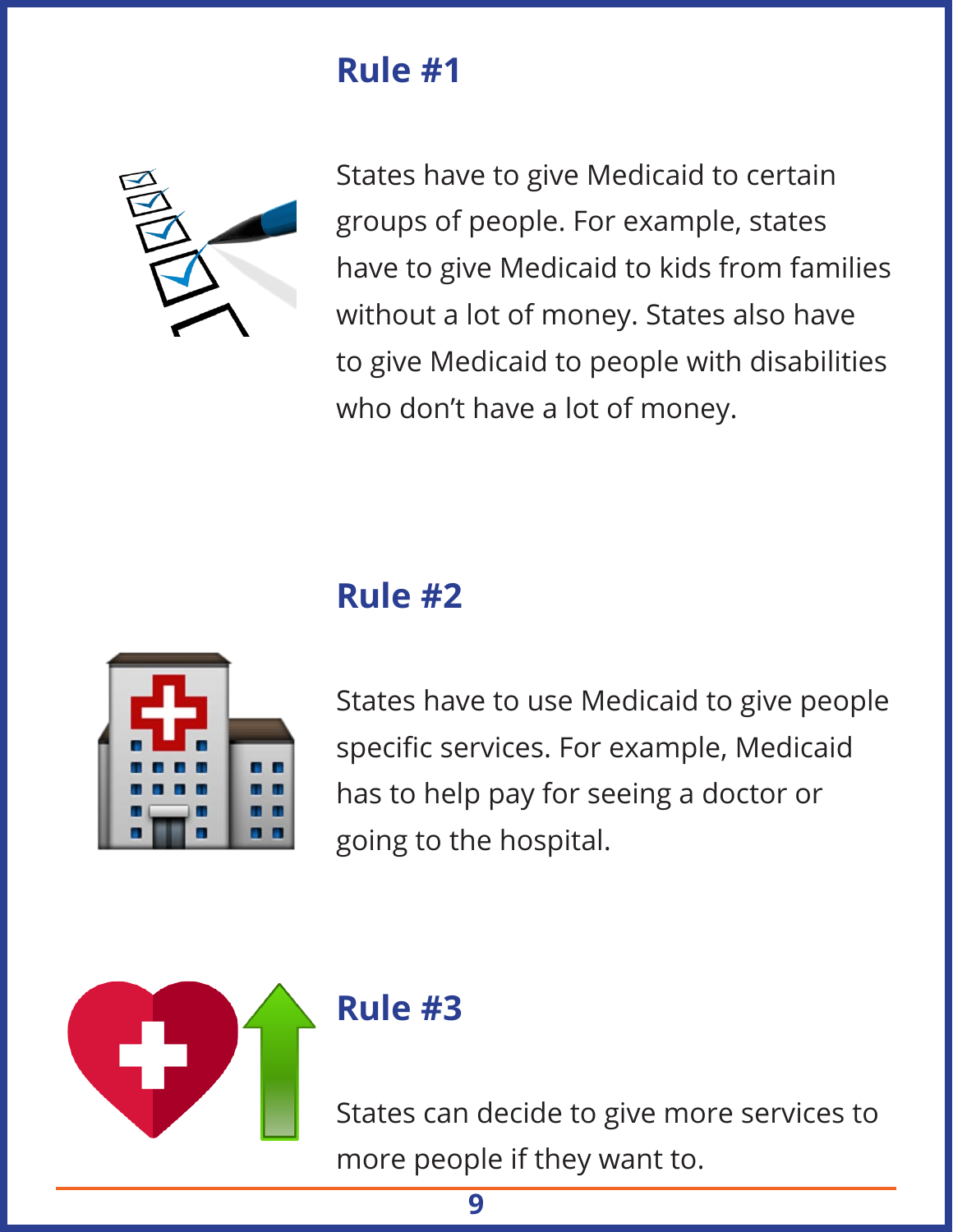

Once states have followed the basic rules, they can make more decisions about who else gets Medicaid.



States can also make more decisions about what kinds of services Medicaid covers in their state.



Each state makes different decisions about their state's Medicaid program. So, Medicaid works differently in different states.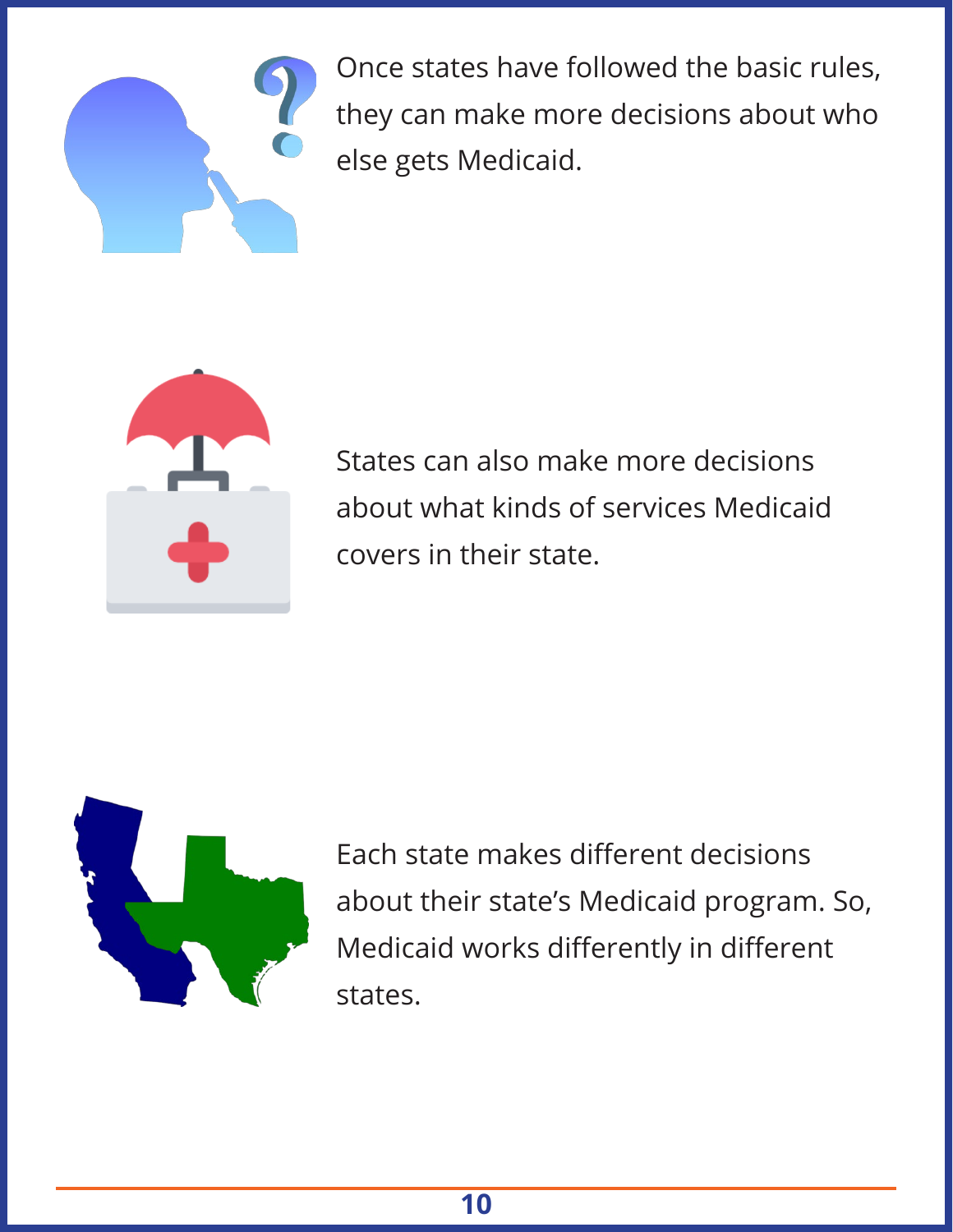## **What is Medicaid Called in My State?**



Medicaid may be called something else in your state.

Some states have different names for their Medicaid programs. But these programs are still Medicaid.

Take a look at the list to see what Medicaid is called in your state.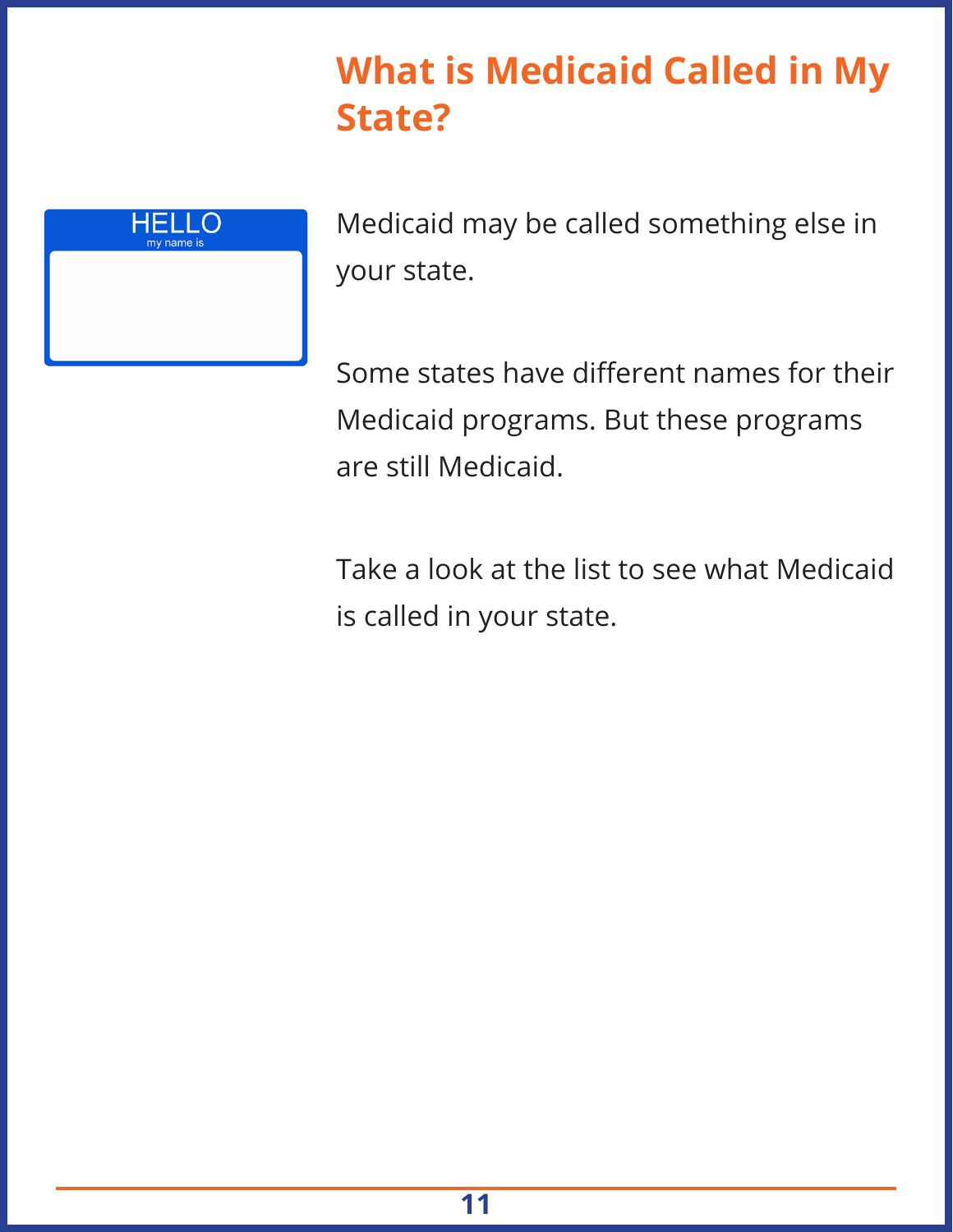#### **Alabama**

Medicaid Agency

#### **Connecticut**

Medicaid

#### **Arizona**

AHCCCS (Arizona Health Care Cost Containment System)

#### **Delaware**

DMAP (Delaware Medical Assistance Program)

#### **Arkansas**

Medicaid

#### **Florida**

Florida Medicaid

#### **California**

Medi-Cal

**Georgia** Medical Assistance

**Colorado**

Medicaid

**Hawaii** Medicaid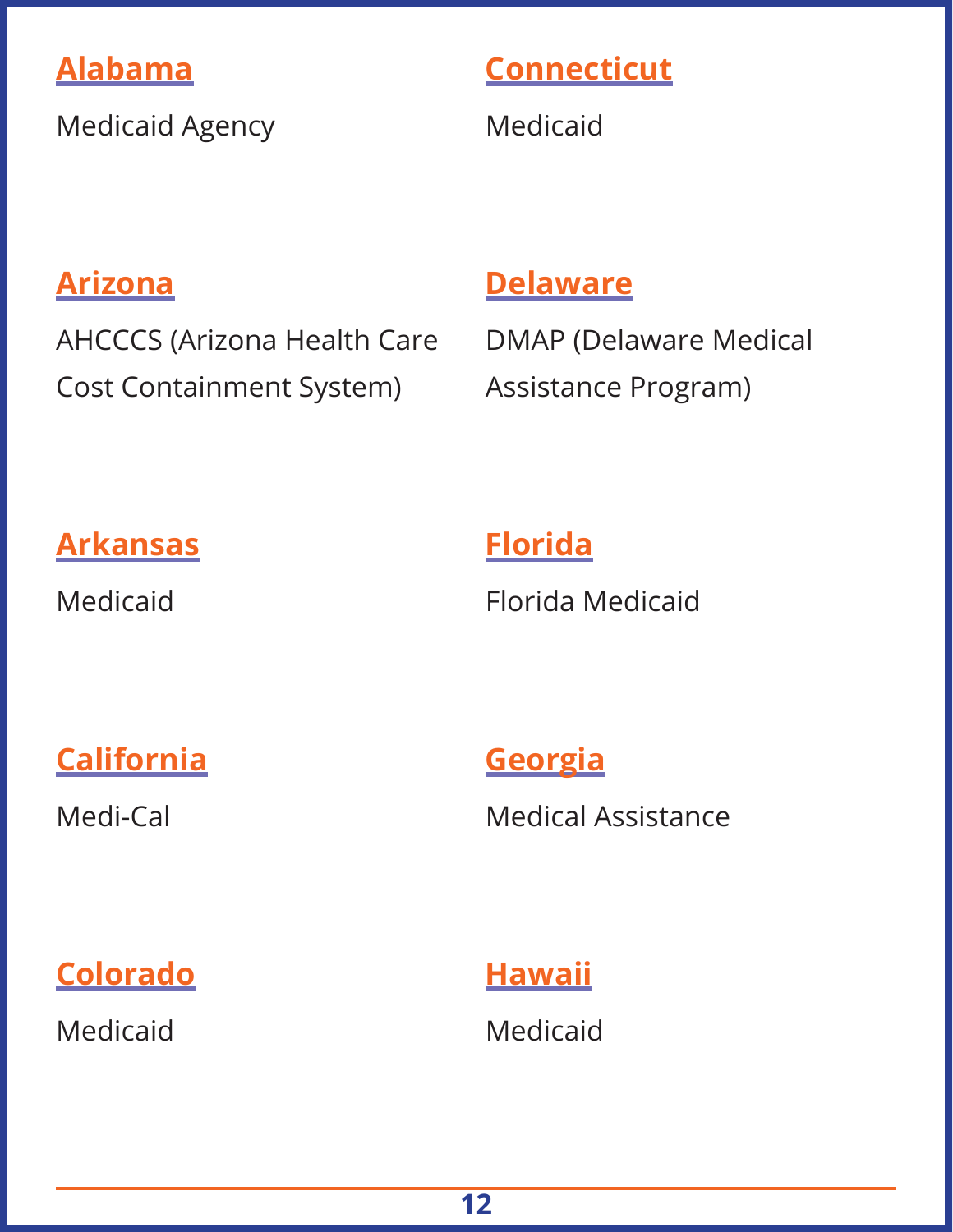#### **Idaho**

Idaho Medicaid Program

#### **Kentucky**

Medicaid

#### **Illinois**

Medical Assistance

#### **Louisiana**

Medicaid

#### **Indiana**

Medicaid

#### **Maine**

**MaineCare** 

#### **Iowa**

Medical Assistance

#### **Maryland**

Maryland Medicaid Program

#### **Kansas**

HealthWave

#### **Massachusetts**

**MassHealth**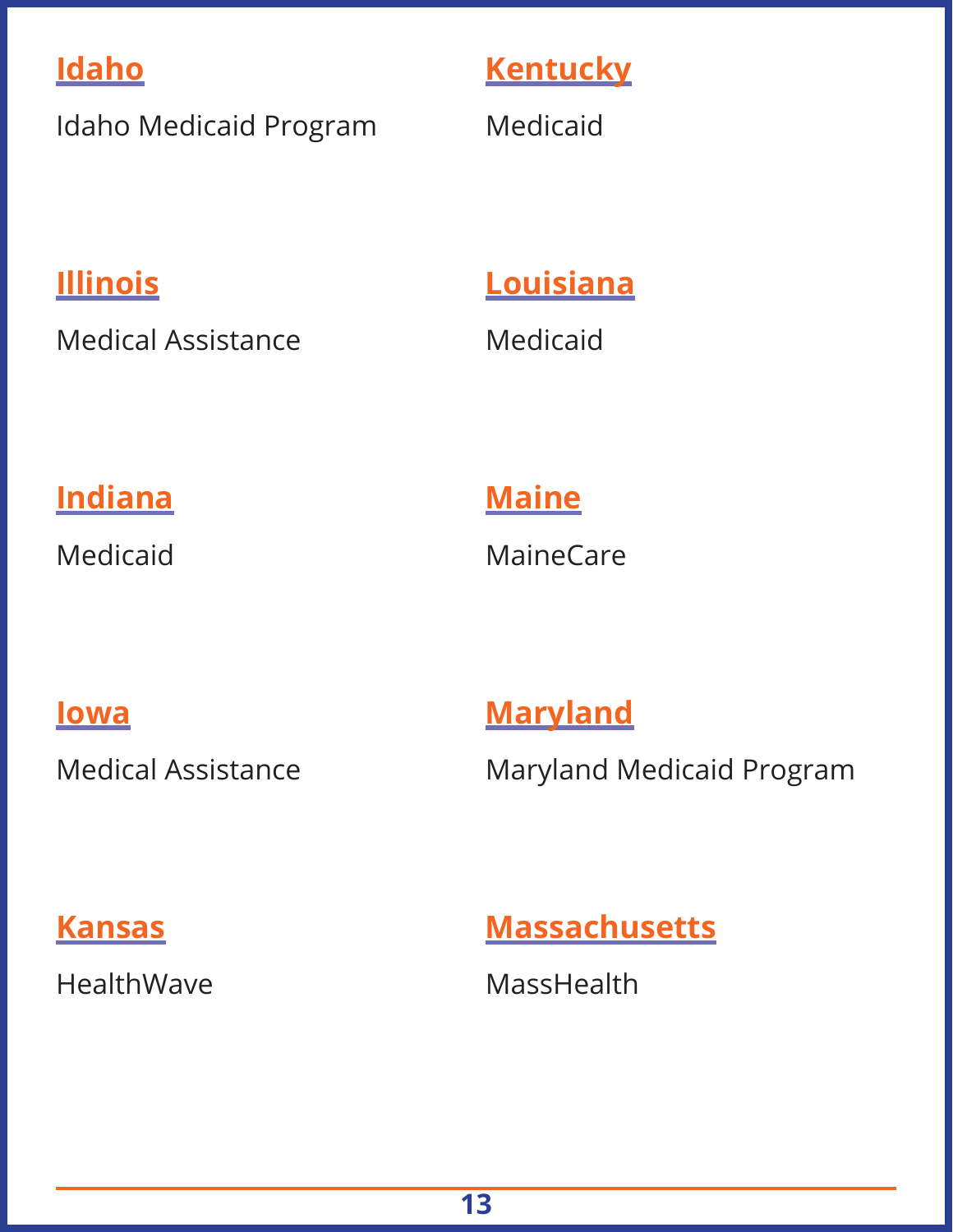#### **Michigan**

Medicaid

#### **Nebraska**

Medicaid

#### **Minnesota**

Medical Assistance

#### **Nevada**

Medicaid

#### **Mississippi**

Medicaid

#### **New Hampshire**

Medicaid

#### **Missouri**

MO HealthNet

#### **New Jersey**

Medicaid

**Montana** 

Medicaid

**New Mexico** 

Medicaid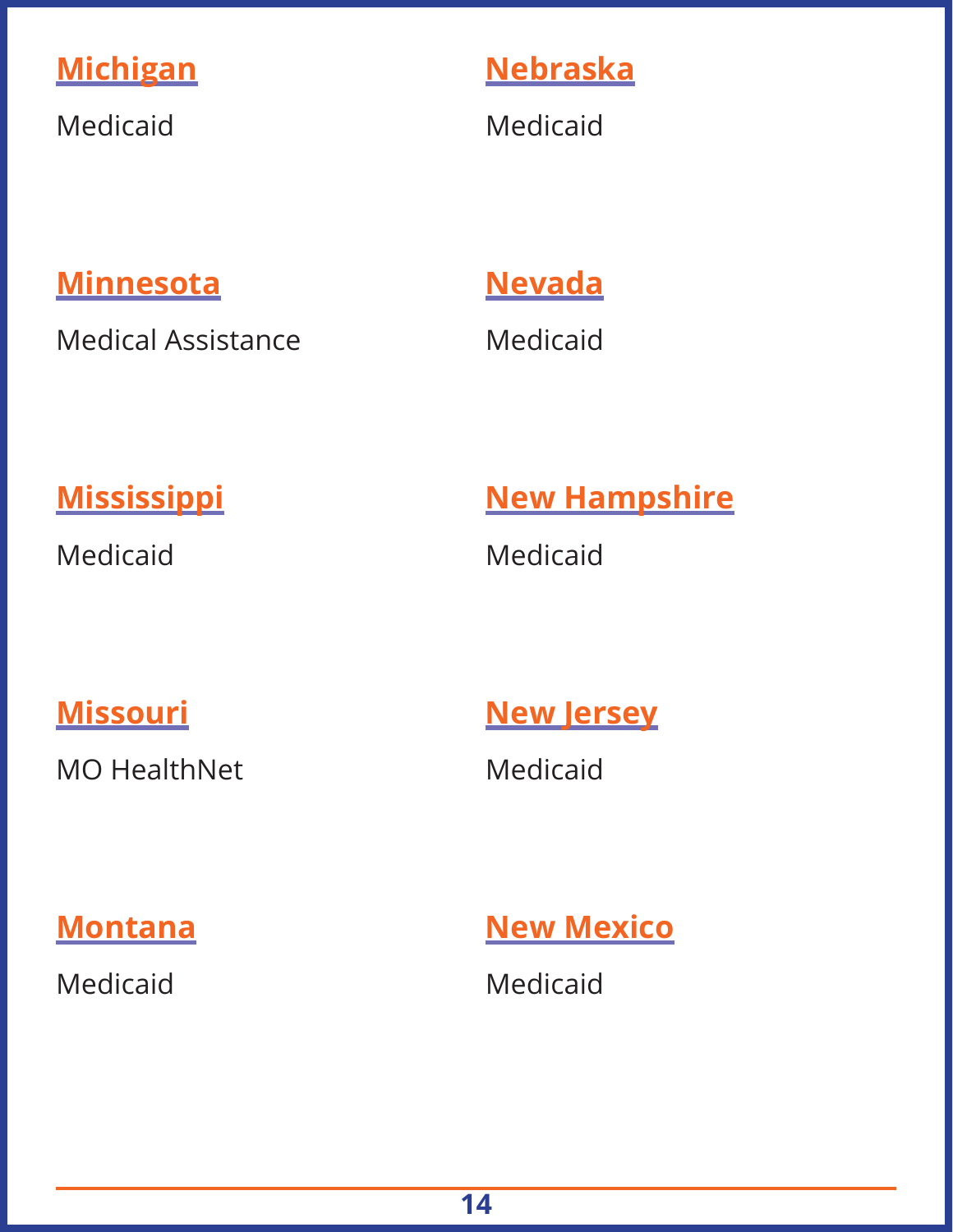

Medicaid

#### **Oregon**

Oregon Health Plan

#### **North Carolina**

Medicaid

#### **Pennsylvania**

Medical Assistance

#### **North Dakota**

Medicaid

#### **Rhode Island**

Medicaid

#### **Ohio**

Ohio Medicaid

#### **South Carolina**

Healthy Connections

#### **Oklahoma**

SoonerCare

#### **South Dakota**

Medicaid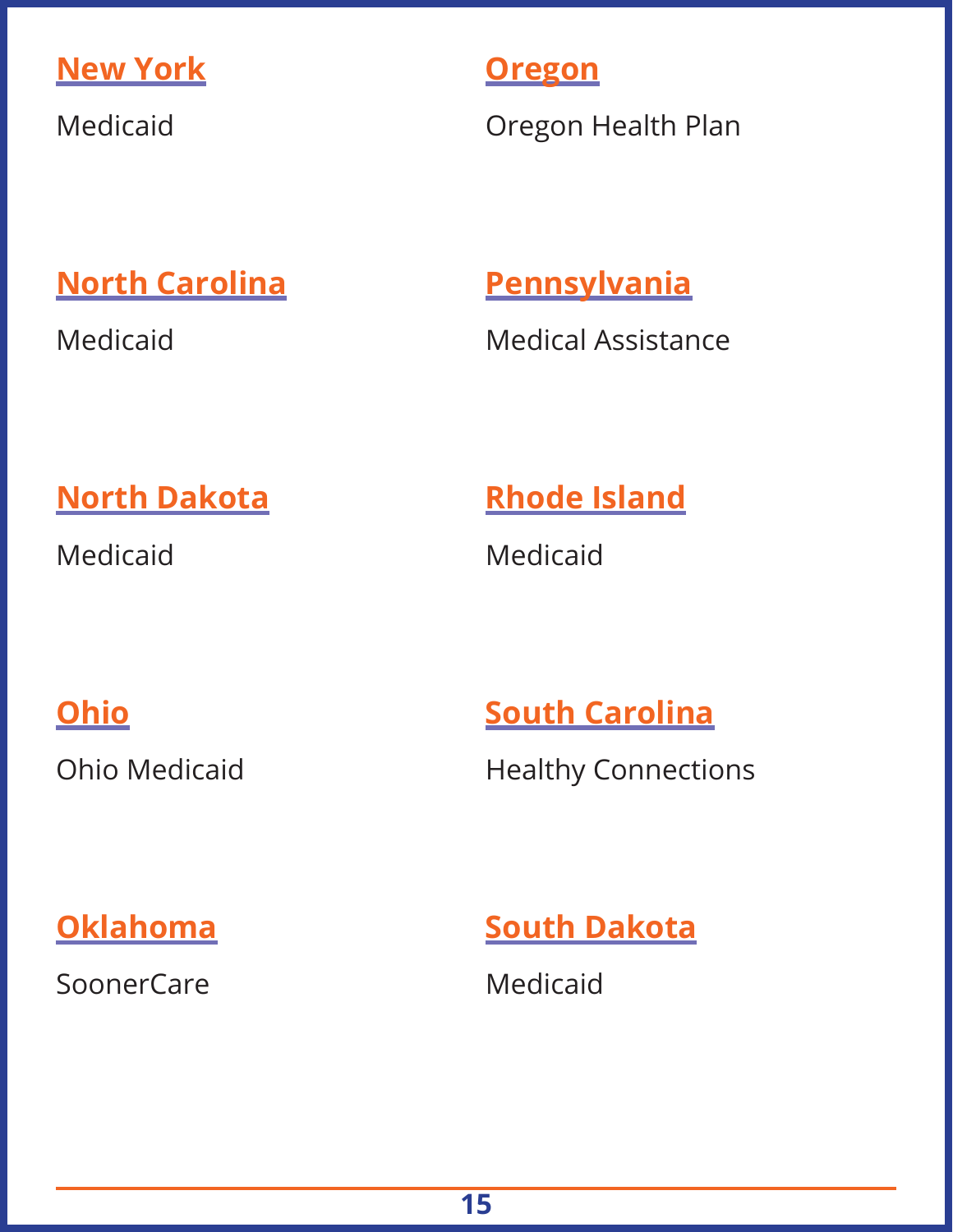#### **Tennessee**

**TennCare** 

#### **Washington**

Medicaid State Plan

#### **Texas**

Medicaid

#### **West Virginia**

Mountain Health Choices

#### **Utah**

Medicaid

#### **Wisconsin**

Medicaid

#### **Vermont**

Green Mountain Care

# **Wyoming**

EqualityCare

#### **Virginia**

Medical Assistance Program

#### **Washington, D.C.**

Medical Assistance Administration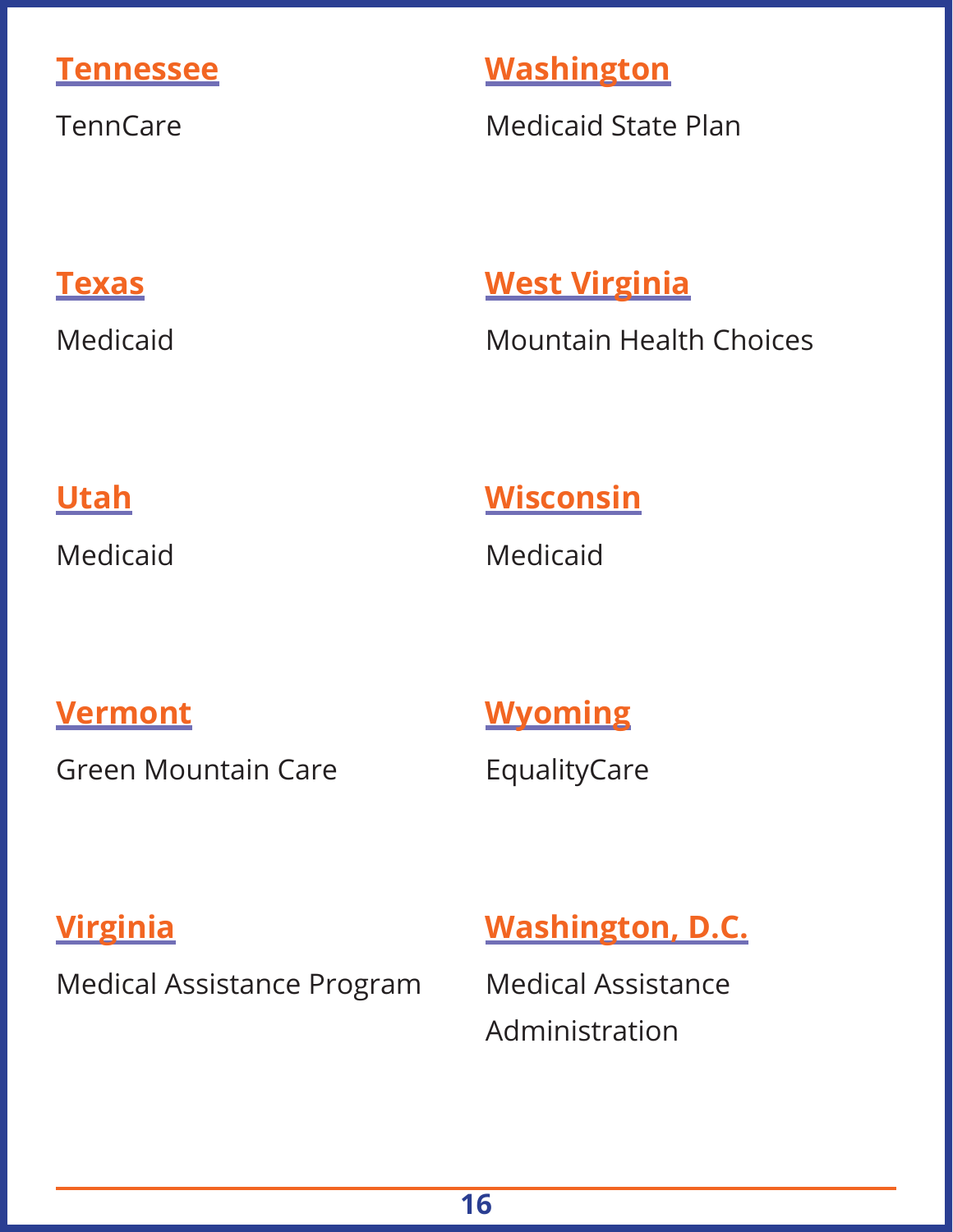## **What is the difference between Medicaid and Medicare?**



Medicaid and **Medicare** are both programs that the government runs to help people get health care.



But Medicaid and Medicare are not the same.



The government runs Medicaid differently from Medicare.



The government pays for Medicaid and Medicare in different ways.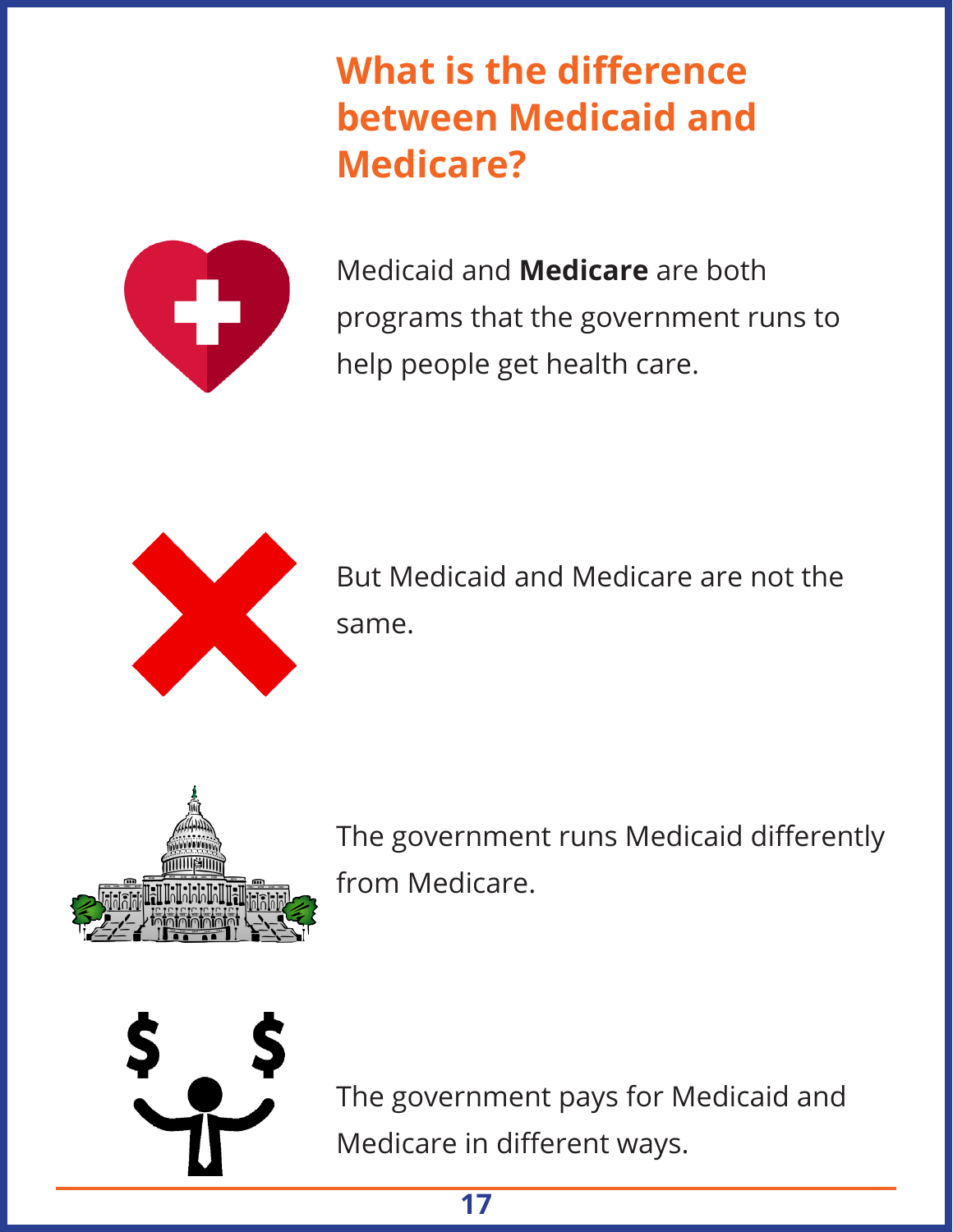

Medicaid covers different kinds of people than Medicare.



Medicare is mostly for older adults (people over 65 years old).



Unlike Medicaid, the amount of money you make does not affect if you get Medicare or not.



Most people who turn 65 in the U.S. can get Medicare.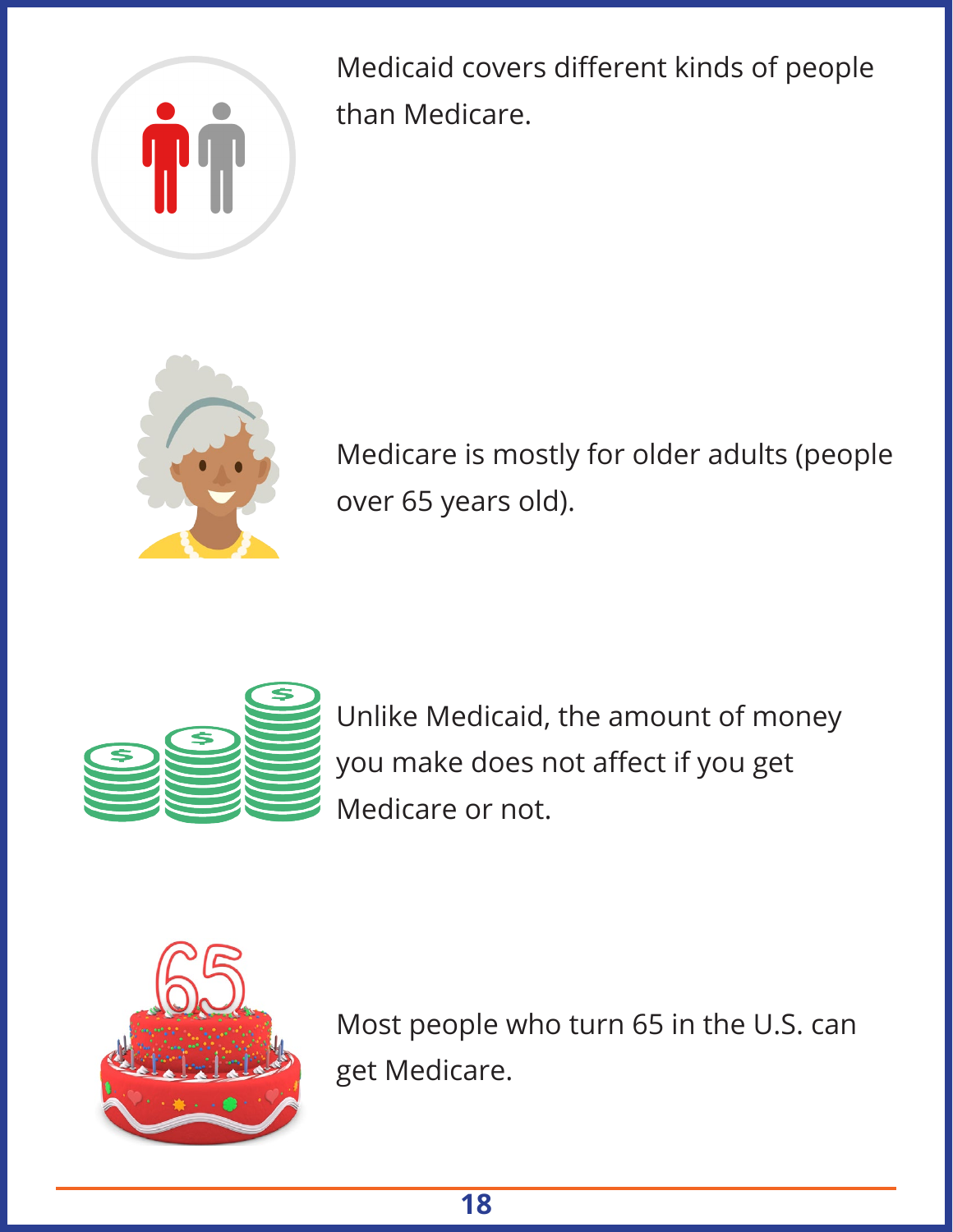

Some people under 65 with disabilities can also get Medicare.

You can be on both Medicaid and Medicare. This is called being "**dual eligible**".

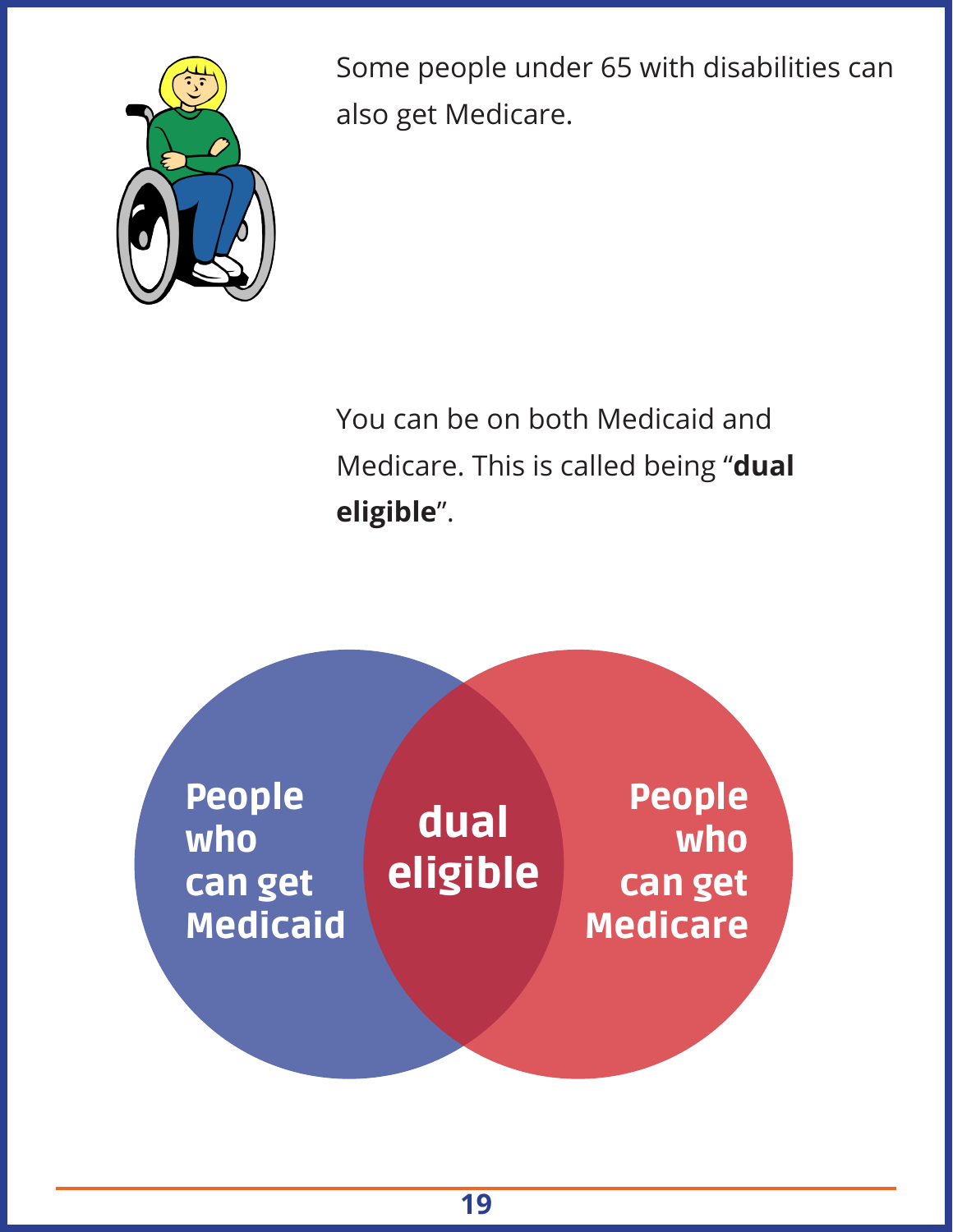# Glossary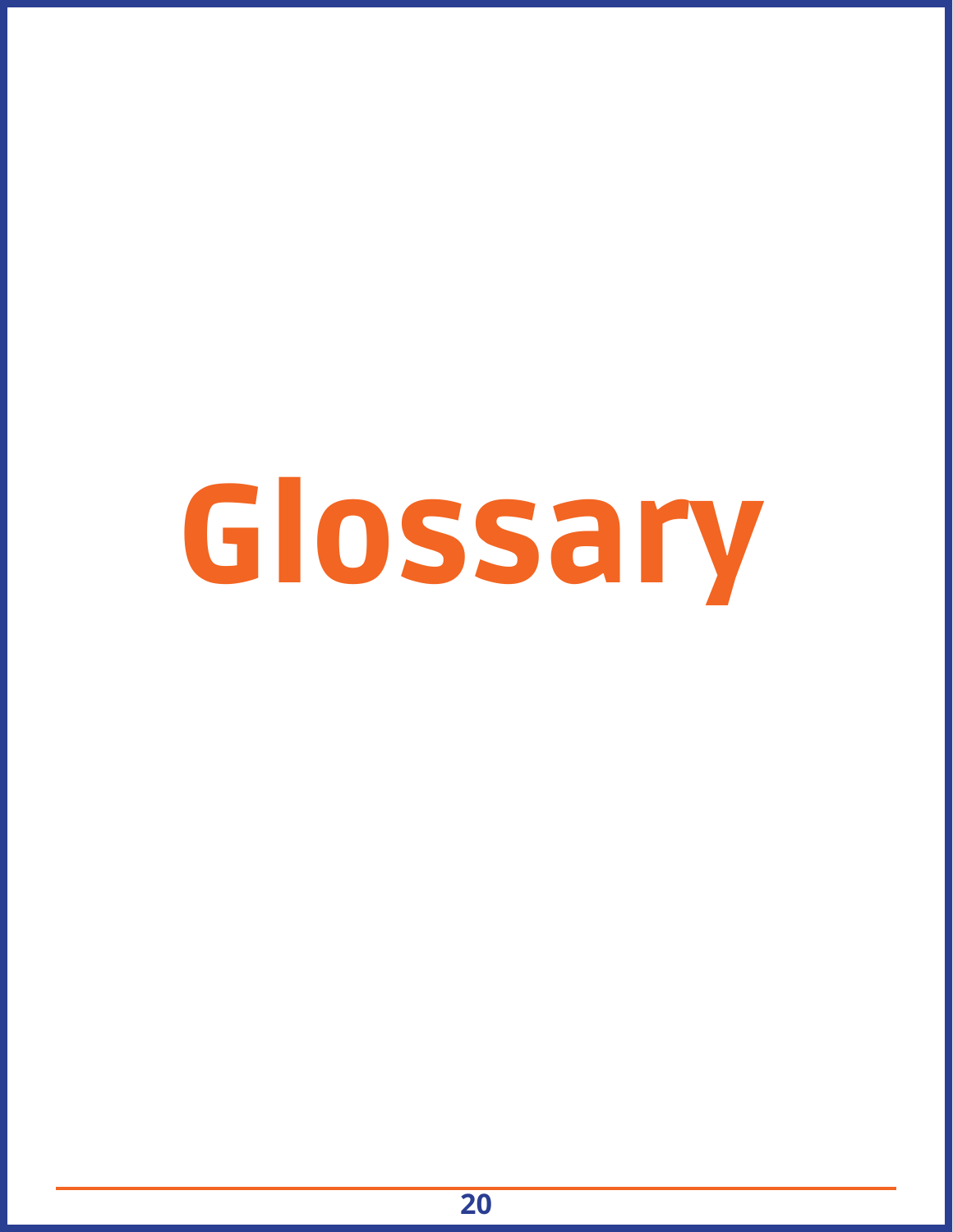

# **dual eligible**

A person who qualifies for both Medicare and Medicaid.



# **federal government**

The government that is charge of the entire country and is based in Washington. D.C.



# **Medicaid**

A health care program in the United States.